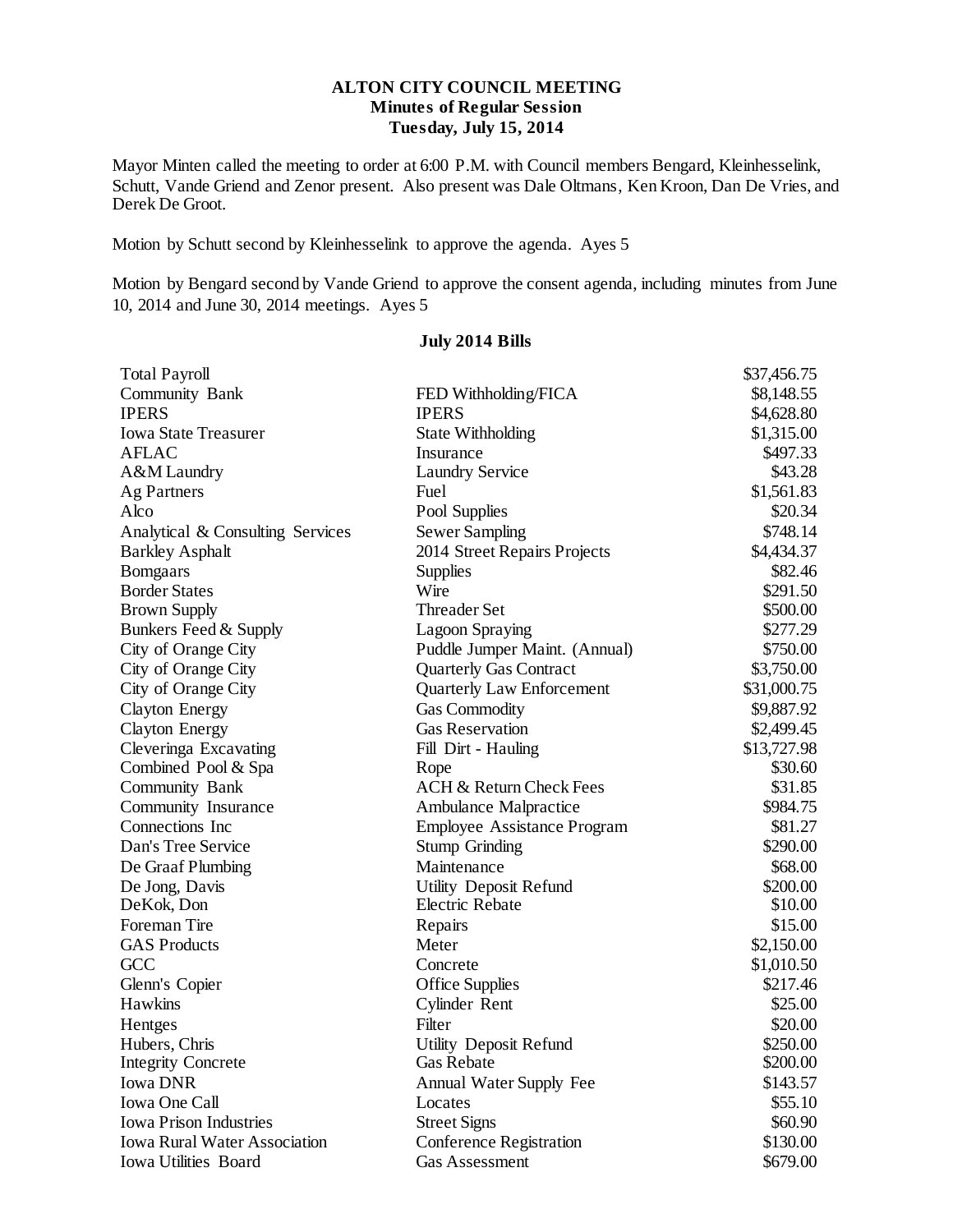| <b>Iowa Utilities Board</b>        | <b>Electric Assessment</b>            | \$882.00     |
|------------------------------------|---------------------------------------|--------------|
| Julius, Michael                    | Utility Deposit Refund                | \$250.00     |
| Keunen, Chris                      | Electric Rebate                       | \$10.00      |
| Klay, Veldhuizen, Bindner, De Jong | Legal Fees                            | \$860.00     |
| Korver Lawn care                   | Lawn Care Services - Nuisances        | \$250.00     |
| Kriz Davis                         | Fixture, Connector, Repair Kit, Tools | \$3,727.00   |
| Landegent, Talitha                 | Utility Deposit Refund                | \$31.18      |
| Malenke, Neil                      | Utility Deposit Refund                | \$35.56      |
| Mangold                            | <b>Water Tests</b>                    | \$66.00      |
| Matheson                           | Oxygen                                | \$21.05      |
| <b>MBMECA</b>                      | <b>Electric Transmission</b>          | \$5,424.11   |
| Metering & Technology Solutions    | Meter                                 | \$756.78     |
| Meyer, Phillip                     | Gas Rebate                            | \$325.00     |
| Mid-American                       | Lights                                | \$119.27     |
| Mid Sioux                          | Project Share                         | \$40.00      |
| Missouri River                     | Electric                              | \$42,819.49  |
| Municipal Utilities                | <b>Utilities</b>                      | \$1,445.42   |
| <b>NAPA</b>                        | Filters                               | \$88.92      |
| Neal Chase                         | Supplies, Postage                     | \$956.04     |
| Oolman, Rick                       | <b>Utility Deposit Refund</b>         | \$200.00     |
| Orange City Area Health System     | Paramedic Assist                      | \$118.00     |
| Orange City Municipal Utilities    | <b>Bulk Water</b>                     | \$9,037.06   |
| <b>Orange City Sanitation</b>      | Garbage Hauling                       | \$5,962.50   |
| Penning, Ted                       | <b>Gas Rebate</b>                     | \$325.00     |
| Robe, Megan                        | Utility Deposit Refund                | \$76.36      |
| Siouxland Press                    | Publications                          | \$486.20     |
| Spradling, Jon                     | Utility Deposit Refund                | \$200.00     |
| Steffen                            | Sewer Pump                            | \$9,722.82   |
| T&L Tools                          | <b>Supplies</b>                       | \$38.20      |
| Tag's Sports Grill                 | <b>Business Encouragement Grant</b>   | \$5,000.00   |
| Treasurer State of Iowa            | Sales Tax                             | \$3,490.00   |
| Tritech                            | <b>Rescue Billing</b>                 | \$110.00     |
| <b>US Cellular</b>                 | <b>Cell Phones</b>                    | \$231.34     |
| <b>USA Bluebook</b>                | Sockets                               | \$179.03     |
| <b>USPS</b>                        | Postage                               | \$500.00     |
| Van Otterloo, Candice              | Utility Deposit Refund                | \$111.81     |
| Vande Griend, Todd                 | Utility Deposit Refund                | \$42.04      |
| Viet, Ashley                       | <b>Utility Deposit Refund</b>         | \$250.00     |
| <b>VISA</b>                        | Supplies, Postage, Travel & Training  | \$724.11     |
| Wellmark                           | Group Insurance                       | \$8,817.52   |
| Wesco                              | Connectors                            | \$118.58     |
| WesTel                             | Phone, Fax, Internet                  | \$581.21     |
| Ziegler                            | Mini-Excavator                        | \$59,590.00  |
| <b>GRAND TOTAL</b>                 |                                       | \$277,704.66 |

## **Storm Water Drainage –** Request for Assistance

Derek De Groot addressed the Council concerning storm water from adjacent lots running into his backyard at 1005 Oakwood Court. De Groot has taken various steps to counteract the problem without much relief. De Groot proposed to the Council that the City pay for drainage pipe and he will install.

Discussion was held. The City has no easement onto De Groot's property but the City owns property which may be contributing to the problem.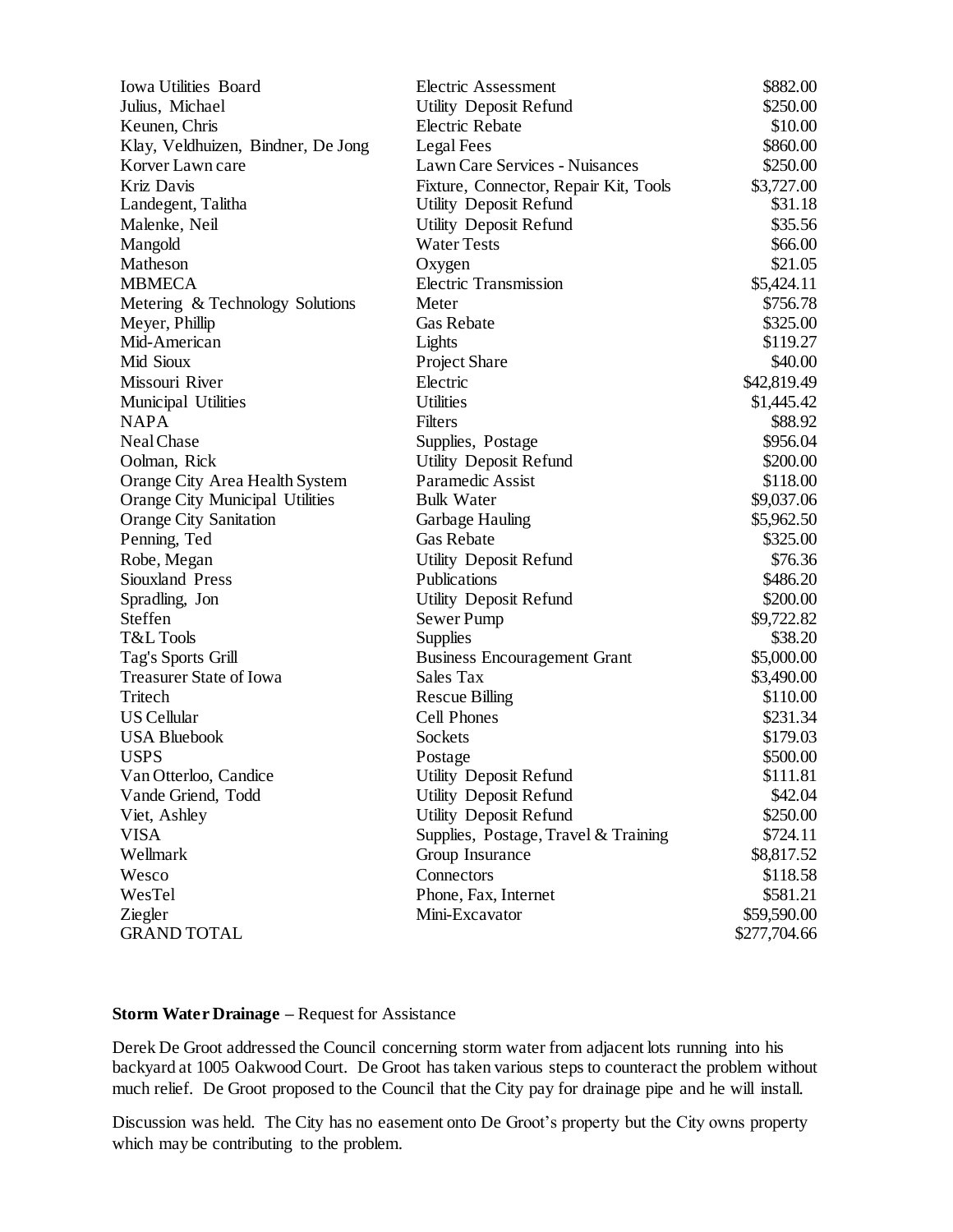It was the consensus of the Council to direct City Staff to gather more information

De Groot left the meeting.

Dann De Vries and Ken Kroon spoke to the Council about the storm water on their properties along Minnesota Street. De Vries is asking permission to adjust grade around his house and to do landscaping around the drainage culverts in the City ROW.

Mayor Minten left the meeting at 6:28 p.m., Mayor Pro Tem Bengard stepped in.

Oltmans informed the Council that the City's Engineer, DGR has looked at the issue, and that the solution would be to put a larger box culvert in, which is not financially feasible and would create a channel in the properties.

Consensus is that the Council does not see any issues with the landscaping work proposed by Kroon & De Vries on their properties.

De Vries and Kroon left the meeting.

## **Fire Department Fundraiser –** Beer Tent/Permit

Fire Department has withdrawn request for beer permit.

Mayor Minten resumed seat at 6:48 p.m.

## **Property Purchase Proposal –** Aalbers-Niichel

Dave Aalbers has offered to sell to the City a portion of the property owned by Aalbers & Niichel at 701 E. Division Street. Discussion was held on potential uses for the property, The Council did not see any current value to the City.

Motion by Zenor and second by Vande Griend to have City Administrator notify Dave Aalbers that the City is not interested in purchasing the property but would accept the property if Aalbers-Niichel was willing to donate the property. Ayes 5

**Utilities –** Natural Gas O&M Plan Revision 04.14

Oltmans presented the Council with the updated Natural Gas O&M Plan Revision 04.14.

**RESOLUTION 14-14 "RESOLUTION ADOPTING THE VERSION 04.14 GAS SYSTEM OPERATING AND MAINTENANCE PLAN FOR THE ALTON MUNICIPAL GAS UTILITY"** was introduced and moved for adoption by Council Member Bengard. Kleinhesselink seconded the motion to adopt.

Upon roll call vote, the following was recorded: Ayes: Bengard, Kleinhesselink, Schutt, Vande Griend, Zenor Nays: None Absent: None Whereupon the Mayor declared the Resolution duly adopted.

### **Transfer of Funds:**

**RESOLUTION 14-15 "A RESOLUTION OF THE CITY COUNCIL OF ALTON, IOWA MAKING BUDGETED TRANSFER OF FUNDS FROM THE GENERAL FUND, RUT FUND, AND THE UTILITY FUNDS TO CAPITAL PROJECTS FUNDS"** was introduced and moved for adoption by Council Member Zenor. Schutt seconded the motion to adopt.

Upon roll call vote, the following was recorded: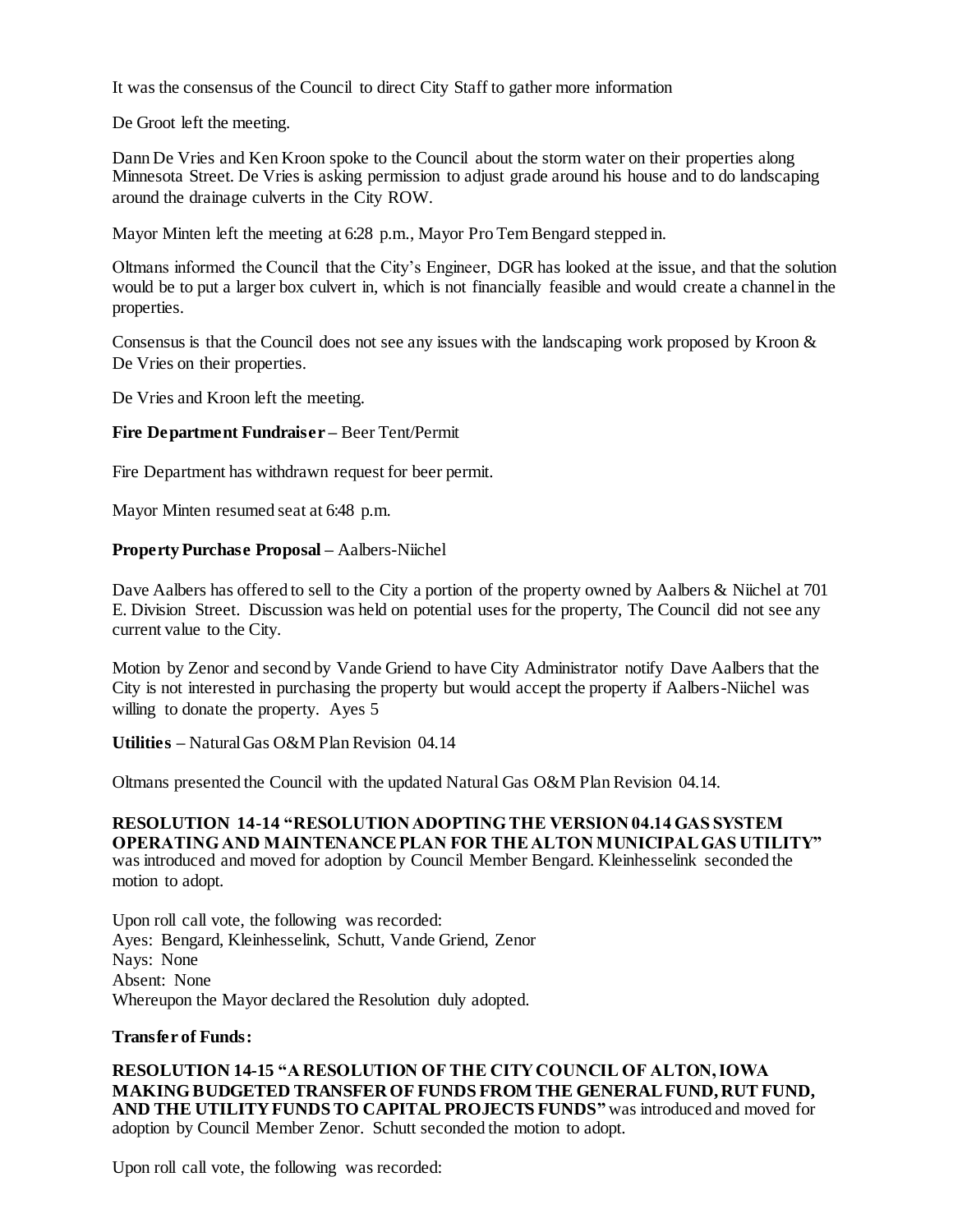Ayes: Bengard, Kleinhesselink, Schutt, Vande Griend, Zenor Nays: None Absent: None Whereupon the Mayor declared the Resolution duly adopted.

# **RESOLUTION 14-16:** "**A RESOLUTION OF THE CITY COUNCIL OF ALTON, IOWA TRANSFERRING \$63,557.00 FROM THE LOCAL OPTION SALES TAX FUND TO THE**

**GENERAL FUND"** was introduced and moved for adoption by Council Member Kleinhesselink. Zenor seconded the motion to adopt.

Upon roll call vote, the following was recorded: Ayes: Bengard, Kleinhesselink, Schutt, Vande Griend, Zenor Nays: None Absent: None Whereupon the Mayor declared the Resolution duly adopted.

## **Streets –** 2014 Project Update

Oltmans updated the Council, that the Board of Supervisors has approved the change in speed limit for Kennedy Ave. Doug Julius is drafting a joint resolution to be signed by the Board of Supervisors and the City of Alton. Once the City receives the resolution from the Board of Supervisors the City will review and approve at next meeting.

Oltmans updated the Council on the 2014 Street Projects. The overlay and sealcoat project has been completed. This is the largest maintenance project completed by the City at a cost of \$159,000 plus engineering. The project was financed with proceeds from the 2013 Bond refinancing plus the annual budgeted street maintenance funds, and remaining reserves in the Street Fund.

Staff has been working on filling pot holes, street sweeping, and grading. Staff is working with vendors to replace portions of curbs that settled due to utility trenches.

Staff is also acquiring quotes to replace a large section of curb and a portion of street on 2<sup>nd</sup> Avenue, replacing the intersection of E. Division Street and Park Street, and a repairing the block of 12th Street North of Casey's. Other areas will be addressed if funds are available.

## **City Boards –** Appointments

The Library will be replacing three board members. The Rec Board has two board members whose terms are up, Oltmans has contacted the members to see if they are willing to serve another term, but has not heard back. Angela Pottebaum has agreed to renew her term on the Parks & Trails Board.

Motion by Bengard and second by Zenor to approve the Mayor's appointment of Angela Pottebaum for a four year term to the Parks & Trails Board. Ayes 5

#### **Personnel –** Wages and Reviews

Councilman Schutt brought up an employee discipline issue. Mayor and staff were directed to address the issue with the employee.

Oltmans made recommendations to the Council on employee wages and benefits. Discussion was held.

**RESOLUTION 14-17 "A RESOLUTION OF THE CITY COUNCIL OF ALTON,IOWA, SETTING SALARIES AND WAGES FOR APPOINTED OFFICERS AND EMPLOYEES OF THE CITY FOR FISCAL YEAR 2014-2015"** was introduced and moved for adoption by Council Member Bengard. Schutt seconded the motion to adopt.

Upon roll call vote, the following was recorded: Ayes: Bengard, Kleinhesselink, Schutt, Vande Griend, Zenor Nays: None Absent: None